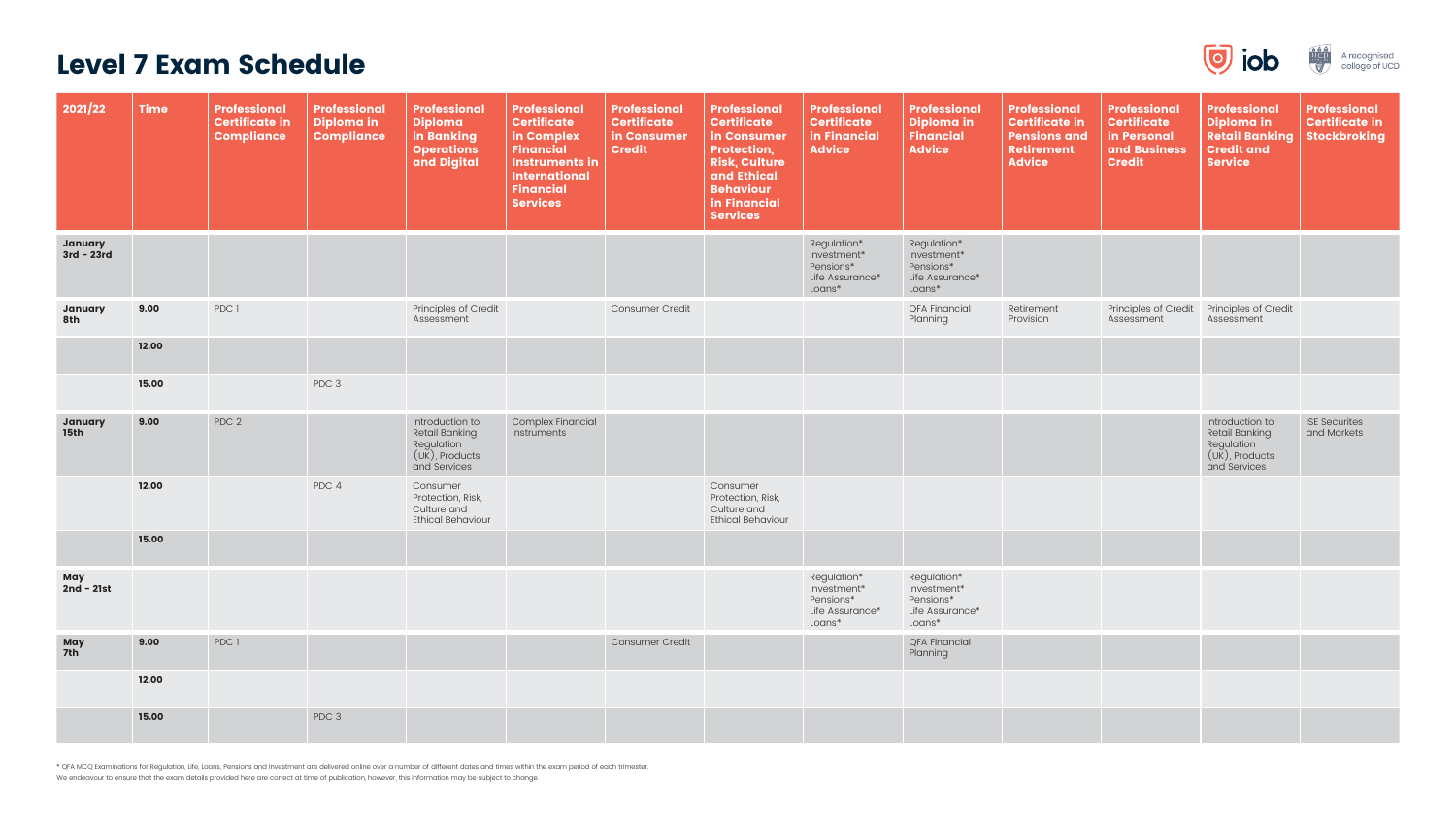#### Level 7 Exam Schedule

| 2021/22                       | <b>Time</b> | <b>Professional</b><br><b>Certificate in</b><br><b>Compliance</b> | <b>Professional</b><br><b>Diploma in</b><br><b>Compliance</b> | <b>Professional</b><br><b>Diploma</b><br>in Banking<br><b>Operations</b><br>and Digital | <b>Professional</b><br><b>Certificate</b><br>in Complex<br><b>Financial</b><br><b>Instruments in</b><br><b>International</b><br><b>Financial</b><br><b>Services</b> | <b>Professional</b><br><b>Certificate</b><br>in Consumer<br><b>Credit</b> | <b>Professional</b><br><b>Certificate</b><br>in Consumer<br><b>Protection,</b><br><b>Risk, Culture</b><br>and Ethical<br><b>Behaviour</b><br>in Financial<br><b>Services</b> | <b>Professional</b><br><b>Certificate</b><br>in Financial<br><b>Advice</b> | <b>Professional</b><br><b>Diploma in</b><br><b>Financial</b><br><b>Advice</b> | <b>Professional</b><br><b>Certificate in</b><br><b>Pensions and</b><br><b>Retirement</b><br><b>Advice</b> | <b>Professional</b><br><b>Certificate</b><br>in Personal<br>and Business<br><b>Credit</b> | <b>Professional</b><br>Diploma in<br><b>Retail Banking</b><br><b>Credit and</b><br><b>Service</b> | <b>Professional</b><br><b>Certificate in</b><br><b>Stockbroking</b> |
|-------------------------------|-------------|-------------------------------------------------------------------|---------------------------------------------------------------|-----------------------------------------------------------------------------------------|---------------------------------------------------------------------------------------------------------------------------------------------------------------------|---------------------------------------------------------------------------|------------------------------------------------------------------------------------------------------------------------------------------------------------------------------|----------------------------------------------------------------------------|-------------------------------------------------------------------------------|-----------------------------------------------------------------------------------------------------------|-------------------------------------------------------------------------------------------|---------------------------------------------------------------------------------------------------|---------------------------------------------------------------------|
| May<br>14th                   | 9.00        | PDC 2                                                             |                                                               |                                                                                         | Complex Financial<br>Instruments                                                                                                                                    |                                                                           |                                                                                                                                                                              |                                                                            |                                                                               | Retirement Advice<br>and Analysis                                                                         |                                                                                           |                                                                                                   | <b>ISE Regulatory</b><br>Environment                                |
|                               | 12.00       |                                                                   |                                                               | Consumer<br>Protection, Risk,<br>Culture and<br><b>Ethical Behaviour</b>                |                                                                                                                                                                     |                                                                           | Consumer<br>Protection, Risk,<br>Culture and<br><b>Ethical Behaviour</b>                                                                                                     |                                                                            |                                                                               |                                                                                                           |                                                                                           |                                                                                                   |                                                                     |
|                               | 15.00       |                                                                   | PDC 4                                                         |                                                                                         |                                                                                                                                                                     |                                                                           |                                                                                                                                                                              |                                                                            |                                                                               |                                                                                                           |                                                                                           |                                                                                                   |                                                                     |
| September<br>5th – 25th       |             |                                                                   |                                                               |                                                                                         |                                                                                                                                                                     |                                                                           |                                                                                                                                                                              | Regulation*<br>Investment*<br>Pensions*<br>Life Assurance*<br>Loans*       | Regulation*<br>Investment*<br>Pensions*<br>Life Assurance*<br>Loans*          |                                                                                                           |                                                                                           |                                                                                                   |                                                                     |
| September<br>3rd              | 9.00        | PDC 1                                                             |                                                               |                                                                                         |                                                                                                                                                                     | <b>Consumer Credit</b>                                                    |                                                                                                                                                                              |                                                                            | <b>QFA Financial</b><br>Planning                                              |                                                                                                           |                                                                                           |                                                                                                   |                                                                     |
|                               | 12.00       |                                                                   |                                                               |                                                                                         |                                                                                                                                                                     |                                                                           |                                                                                                                                                                              |                                                                            |                                                                               |                                                                                                           |                                                                                           |                                                                                                   |                                                                     |
|                               | 15.00       |                                                                   | PDC 3                                                         |                                                                                         |                                                                                                                                                                     |                                                                           |                                                                                                                                                                              |                                                                            |                                                                               |                                                                                                           |                                                                                           |                                                                                                   |                                                                     |
| September<br>10 <sub>th</sub> | 9.00        | PDC 2                                                             |                                                               |                                                                                         |                                                                                                                                                                     |                                                                           |                                                                                                                                                                              |                                                                            |                                                                               |                                                                                                           |                                                                                           |                                                                                                   |                                                                     |
|                               | 12.00       |                                                                   |                                                               | Consumer<br>Protection, Risk,<br>Culture and<br><b>Ethical Behaviour</b>                |                                                                                                                                                                     |                                                                           | Consumer<br>Protection, Risk,<br>Culture and<br><b>Ethical Behaviour</b>                                                                                                     |                                                                            |                                                                               |                                                                                                           |                                                                                           |                                                                                                   |                                                                     |
|                               | 15.00       |                                                                   | PDC 4                                                         |                                                                                         |                                                                                                                                                                     |                                                                           |                                                                                                                                                                              |                                                                            |                                                                               |                                                                                                           |                                                                                           |                                                                                                   |                                                                     |

\* QFA MCQ Examinations for Regulation, Life, Loans, Pensions and Investment are delivered online over a number of different dates and times within the exam period of each trimester. We endeavour to ensure that the exam details provided here are correct at time of publication, however, this information may be subject to change.



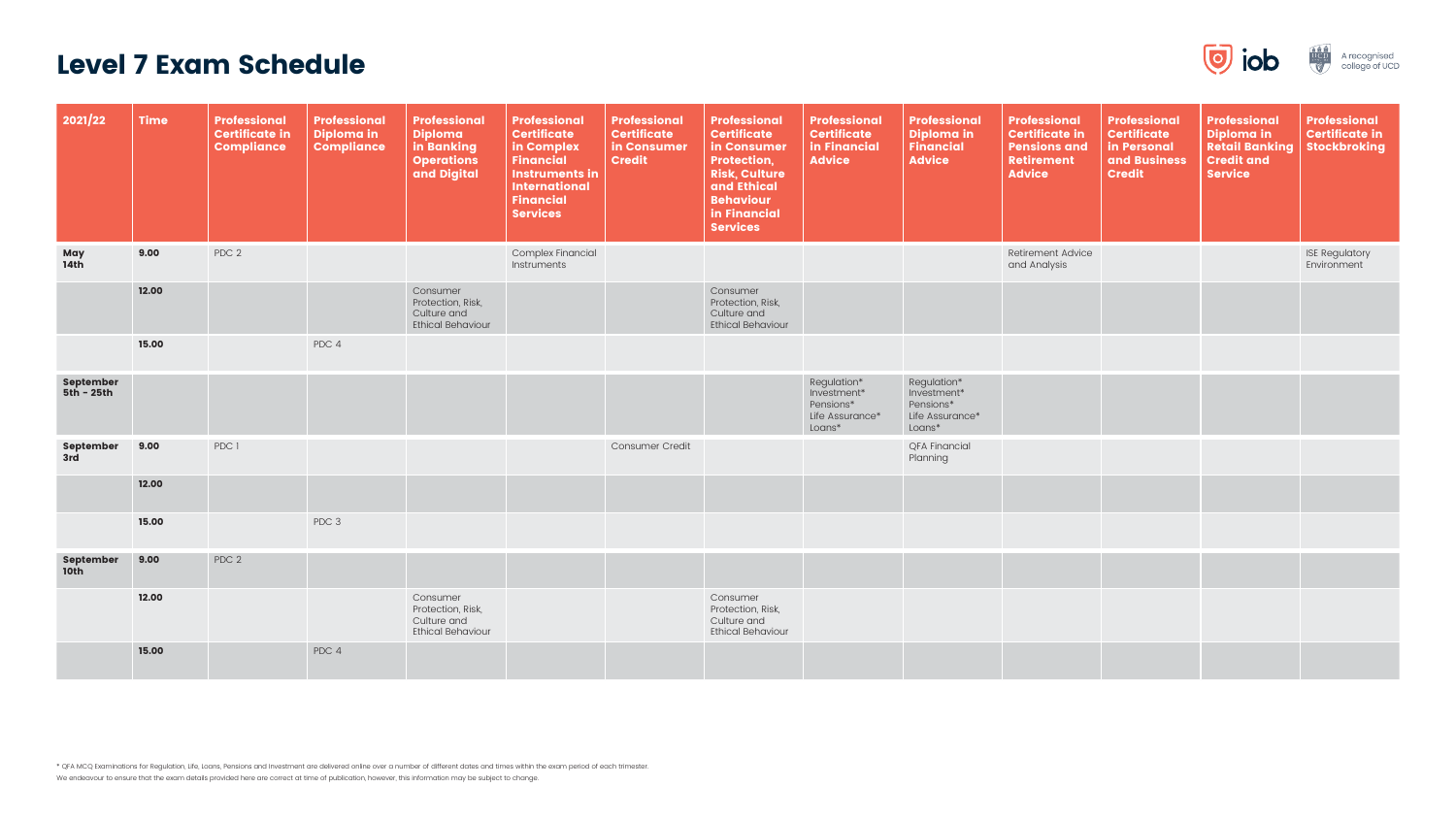## Level 8 Exam Schedule

| 2021/22                       | <b>Time</b> | <b>Bachelor of</b><br><b>Financial</b><br><b>Services Stage 2</b> | <b>Bachelor of</b><br><b>Financial</b><br><b>Services Stage 3</b>                                                   | <b>Professional</b><br><b>Certificate in</b><br><b>Conduct Risk,</b><br><b>Culture and</b><br><b>Operational Risk</b><br><b>Management</b> | <b>Professional</b><br><b>Certificate in</b><br><b>Lending to</b><br><b>Professionals,</b><br><b>Self Employed</b><br>and Micro SME's | <b>Professional</b><br><b>Certificate in</b><br><b>Personal Debt</b><br><b>Management</b><br>and Personal<br><b>Insolvency</b> | <b>Professional</b><br><b>Diploma in</b><br><b>SME Credit</b>    | Professional<br>Diploma in<br><b>Financial</b><br><b>Services</b> | <b>Professional</b><br>Diploma in<br><b>Banking in Risk</b><br><b>Management</b><br><b>Practices</b> | <b>Professional</b><br>Diploma in<br><b>Corporate</b><br><b>Banking Credit</b> | Professional<br><b>Diploma</b><br>in Wealth<br><b>Management</b>     |
|-------------------------------|-------------|-------------------------------------------------------------------|---------------------------------------------------------------------------------------------------------------------|--------------------------------------------------------------------------------------------------------------------------------------------|---------------------------------------------------------------------------------------------------------------------------------------|--------------------------------------------------------------------------------------------------------------------------------|------------------------------------------------------------------|-------------------------------------------------------------------|------------------------------------------------------------------------------------------------------|--------------------------------------------------------------------------------|----------------------------------------------------------------------|
| January 8th 9.00              |             | Principles of Credit Risk                                         | Portfolio and Front<br>Line Pricing for<br>Risk, Funding and<br><b>Liquidity Risk</b>                               |                                                                                                                                            | Principles of Personal<br>Credit Assessment                                                                                           |                                                                                                                                | Principles of Credit Risk                                        | Principles of Credit Risk                                         | Portfolio and Front<br>Line Pricing for<br>Risk, Funding and<br><b>Liquidity Risk</b>                | Principles of<br>Corporate Credit Risk                                         |                                                                      |
|                               | 12.00       |                                                                   |                                                                                                                     |                                                                                                                                            |                                                                                                                                       |                                                                                                                                |                                                                  |                                                                   |                                                                                                      |                                                                                | Retirement Advice<br>and Planning                                    |
|                               | 15.00       | <b>Operational Risk</b><br>Management<br>Practices                | <b>SME Agri Credit</b><br>Assessment and<br>Financing                                                               | <b>Operational Risk</b><br>Management<br>Practices                                                                                         |                                                                                                                                       |                                                                                                                                | <b>SME Agri Credit</b><br>Assessment and<br>Financing            |                                                                   | <b>Operational Risk</b><br>Management<br>Practices                                                   |                                                                                |                                                                      |
| <b>January</b><br><b>15th</b> | 9.00        | <b>Business Economics</b>                                         | <b>Banking Risk</b><br>Management<br>Framework, Culture<br>and Conduct Risk<br><b>SME Credit Risk</b><br>Assessment | <b>Banking Risk</b><br>Management<br>Framework, Culture<br>and Conduct Risk                                                                |                                                                                                                                       |                                                                                                                                | <b>SME Credit Risk</b><br>Assessment                             |                                                                   | <b>Banking Risk</b><br>Management<br>Framework, Culture<br>and Conduct Risk                          |                                                                                |                                                                      |
|                               | 12.00       |                                                                   | <b>SME Property</b><br><b>Credit Assessment</b><br>and Financing                                                    |                                                                                                                                            |                                                                                                                                       |                                                                                                                                | <b>SME Property</b><br>Credit Assessment<br>and Financing        |                                                                   |                                                                                                      |                                                                                |                                                                      |
|                               | 15.00       |                                                                   | <b>SME Financing</b><br>and Distressed<br><b>Credit Analysis</b>                                                    |                                                                                                                                            |                                                                                                                                       |                                                                                                                                | <b>SME Financing</b><br>and Distressed<br><b>Credit Analysis</b> |                                                                   |                                                                                                      |                                                                                |                                                                      |
| May 7th                       | 9.00        | Principles of Credit Risk                                         | <b>Banking Risk</b><br>Management<br>Framework, Culture<br>and Conduct Risk                                         | <b>Banking Risk</b><br>Management<br>Framework, Culture<br>and Conduct Risk                                                                | Principles of Personal<br><b>Credit Assessment</b>                                                                                    |                                                                                                                                | Principles of Credit Risk                                        | Principles of Credit Risk                                         | <b>Banking Risk</b><br>Management<br>Framework, Culture<br>and Conduct Risk                          |                                                                                |                                                                      |
|                               | 12.00       | Personal Debt<br>Management and<br>Personal Insolvency            | <b>SME Credit Risk</b><br>Assessment                                                                                |                                                                                                                                            |                                                                                                                                       | Personal Debt<br>Management and<br>Personal Insolvency                                                                         | <b>SME Credit Risk</b><br>Assessment                             |                                                                   |                                                                                                      |                                                                                | <b>Investment Products</b><br>and Analysis of<br><b>Client Needs</b> |
|                               | 15.00       |                                                                   | <b>SME Financing</b><br>and Distressed<br><b>Credit Analysis</b>                                                    |                                                                                                                                            |                                                                                                                                       |                                                                                                                                | <b>SME Financing</b><br>and Distressed<br><b>Credit Analysis</b> |                                                                   |                                                                                                      |                                                                                |                                                                      |



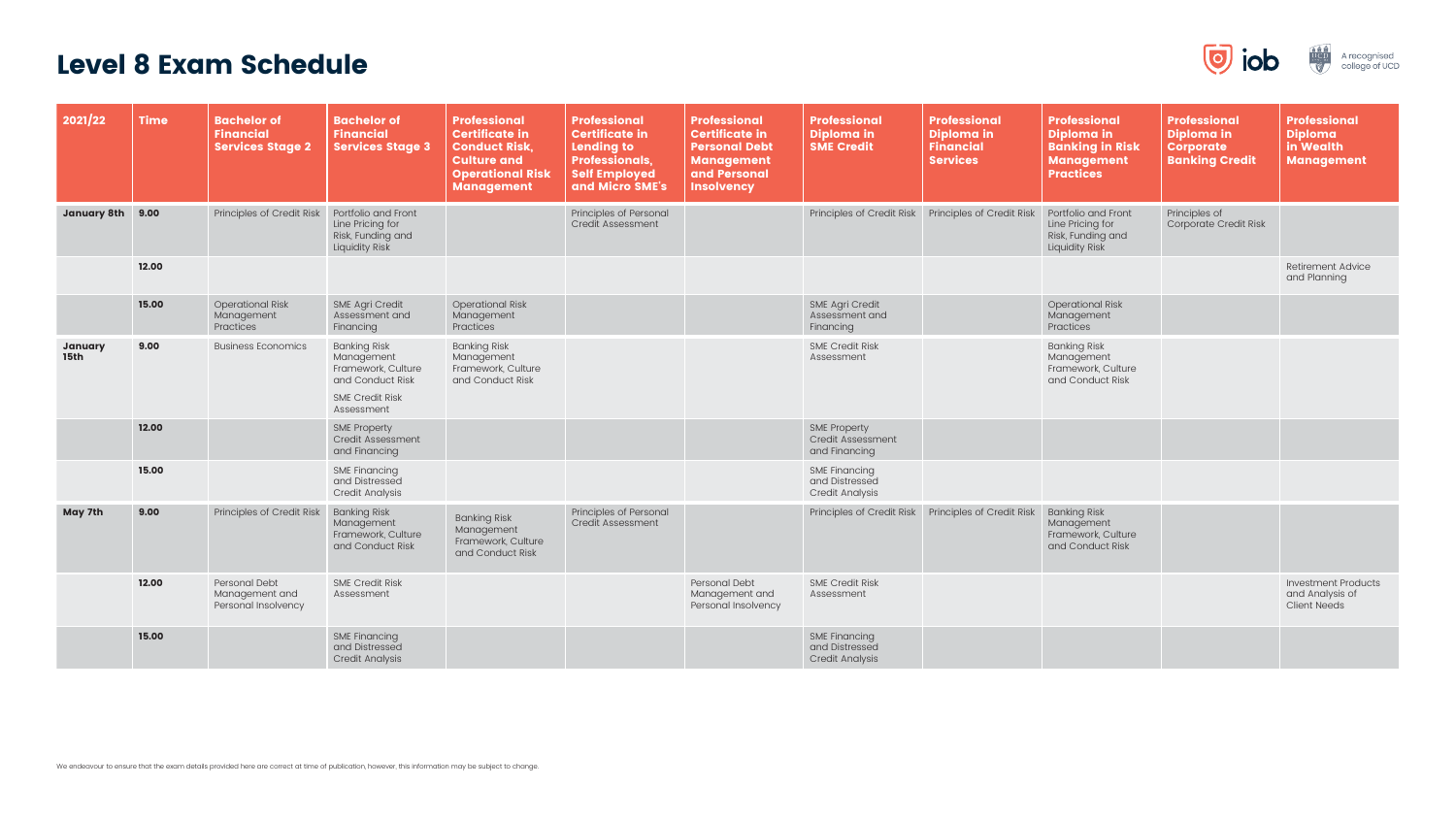## Level 8 Exam Schedule

| 2021/22                         | <b>Time</b> | <b>Bachelor of</b><br><b>Financial</b><br><b>Services Stage 2</b> | <b>Bachelor of</b><br><b>Financial</b><br><b>Services Stage 3</b>                                                   | <b>Professional</b><br><b>Certificate in</b><br><b>Conduct Risk,</b><br><b>Culture and</b><br><b>Operational Risk</b><br><b>Management</b> | <b>Professional</b><br><b>Certificate in</b><br><b>Lending to</b><br><b>Professionals,</b><br><b>Self Employed</b><br>and Micro SME's | <b>Professional</b><br><b>Certificate in</b><br><b>Personal Debt</b><br><b>Management</b><br>and Personal<br><b>Insolvency</b> | Professional<br>Diploma in<br><b>SME Credit</b>                  | <b>Professional</b><br>Diploma in<br><b>Financial</b><br><b>Services</b> | <b>Professional</b><br>Diploma in<br><b>Banking in Risk</b><br><b>Management</b><br><b>Practices</b>            | <b>Professional</b><br>Diploma in<br><b>Corporate</b><br><b>Banking Credit</b> | <b>Professional</b><br><b>Diploma</b><br>in Wealth<br><b>Management</b> |
|---------------------------------|-------------|-------------------------------------------------------------------|---------------------------------------------------------------------------------------------------------------------|--------------------------------------------------------------------------------------------------------------------------------------------|---------------------------------------------------------------------------------------------------------------------------------------|--------------------------------------------------------------------------------------------------------------------------------|------------------------------------------------------------------|--------------------------------------------------------------------------|-----------------------------------------------------------------------------------------------------------------|--------------------------------------------------------------------------------|-------------------------------------------------------------------------|
| May 14th                        | 9.00        |                                                                   | <b>SME Property</b><br><b>Credit Assessment</b><br>and Financing<br>Corporate Credit<br>Risk Assessment             |                                                                                                                                            |                                                                                                                                       |                                                                                                                                | <b>SME Property</b><br><b>Credit Assessment</b><br>and Financing |                                                                          |                                                                                                                 | Corporate Credit<br>Risk Assessment                                            |                                                                         |
|                                 | 12.00       | <b>Operational Risk</b><br>Management<br>Practices                | Personal and Micro<br><b>SME Credit</b>                                                                             | <b>Operational Risk</b><br>Management<br>Practices                                                                                         | Personal and<br>Micro SME Credit                                                                                                      |                                                                                                                                |                                                                  |                                                                          | <b>Operational Risk</b><br>Management<br>Practices                                                              |                                                                                |                                                                         |
|                                 | 15.00       |                                                                   | <b>SME Agri Credit</b><br>Assessment and<br>Financing                                                               |                                                                                                                                            |                                                                                                                                       |                                                                                                                                | <b>SME Agri Credit</b><br>Assessment and<br>Financing            |                                                                          |                                                                                                                 |                                                                                |                                                                         |
| <b>September</b><br>3rd         | 9.00        |                                                                   | <b>Banking Risk</b><br>Management<br>Framework, Culture<br>and Conduct Risk<br><b>SME Credit Risk</b><br>Assessment | <b>Banking Risk</b><br>Management<br>Framework, Culture<br>and Conduct Risk                                                                |                                                                                                                                       |                                                                                                                                | <b>SME Credit Risk</b><br>Assessment                             |                                                                          | <b>Banking Risk</b><br>Management<br>Framework, Culture<br>and Conduct Risk                                     |                                                                                |                                                                         |
|                                 | 12.00       |                                                                   | Introduction to<br>Economic and<br><b>Regulatory Capital</b><br>Requirements, Credit<br><b>Risk and Pricing</b>     |                                                                                                                                            |                                                                                                                                       |                                                                                                                                |                                                                  |                                                                          | Introduction to<br>Economic and<br><b>Regulatory Capital</b><br>Requirements, Credit<br><b>Risk and Pricing</b> |                                                                                |                                                                         |
|                                 | 15.00       |                                                                   | <b>SME Financing</b><br>and Distressed<br><b>Credit Analysis</b>                                                    |                                                                                                                                            |                                                                                                                                       |                                                                                                                                | <b>SME Financing</b><br>and Distressed<br><b>Credit Analysis</b> |                                                                          |                                                                                                                 |                                                                                |                                                                         |
| <b>September</b><br><b>10th</b> | 9.00        | Principles of Credit Risk   Personal and Micro                    | <b>SME Credit</b>                                                                                                   |                                                                                                                                            | Personal and<br>Micros SME Credit                                                                                                     | Personal and<br>Micros SME Credit                                                                                              | Principles of Credit Risk                                        | Principles of Credit Risk                                                |                                                                                                                 |                                                                                |                                                                         |
|                                 | 12.00       |                                                                   |                                                                                                                     |                                                                                                                                            |                                                                                                                                       |                                                                                                                                |                                                                  |                                                                          |                                                                                                                 |                                                                                |                                                                         |
|                                 | 15.00       |                                                                   | <b>Corporate Banking Risk</b><br>Management Products                                                                |                                                                                                                                            |                                                                                                                                       |                                                                                                                                |                                                                  |                                                                          |                                                                                                                 | <b>Corporate Banking Risk</b><br>Management Products                           |                                                                         |



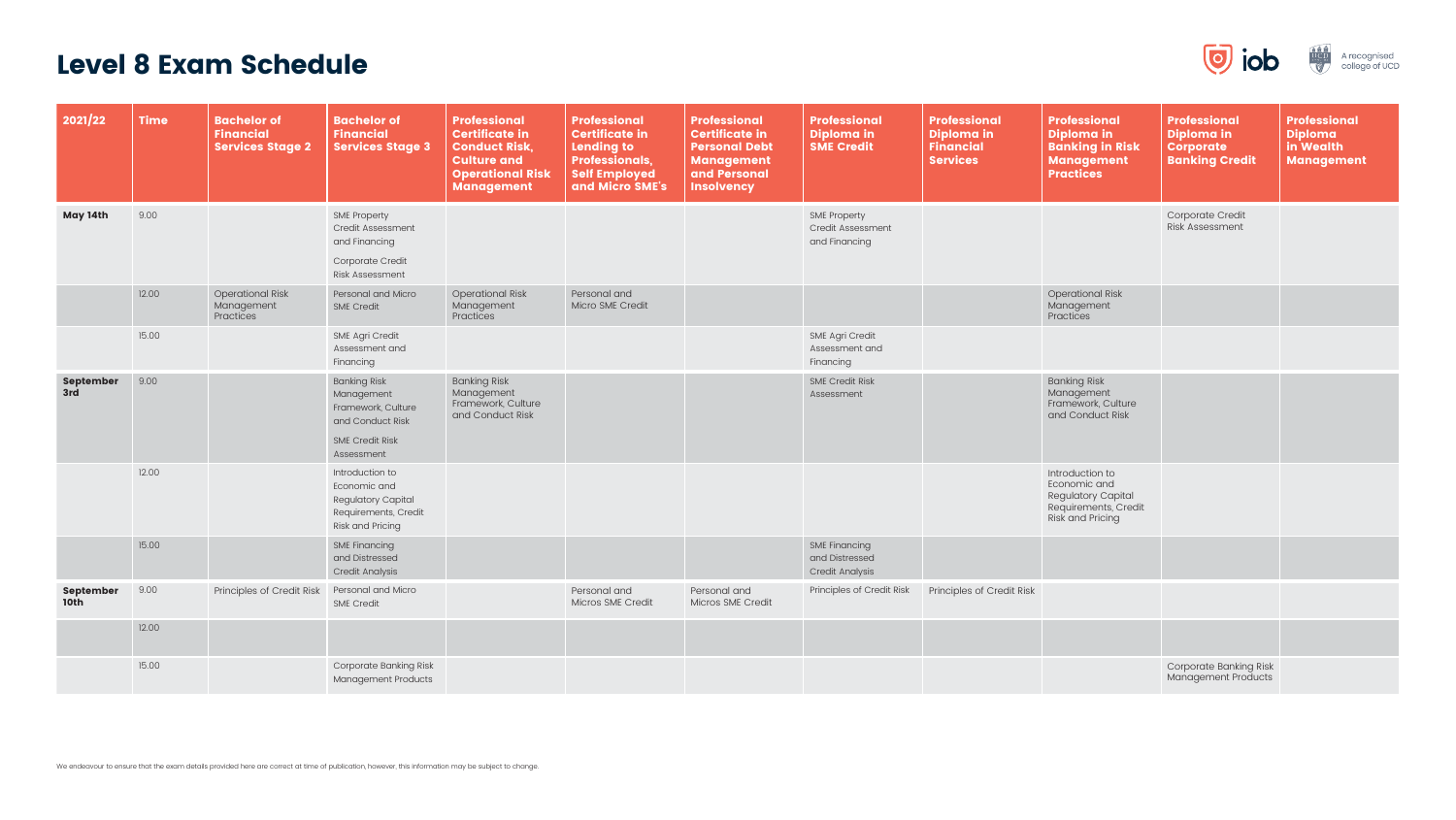## Level 9 Exam Schedule

| 2021/22                        | <b>Time</b> | Graduate<br>Diploma in<br><b>Financial</b><br><b>Planning - Year 1</b> | <b>Graduate</b><br>Diploma in<br><b>Financial</b><br><b>Planning - Year 2</b> | Professional<br>Certificate<br>in Asset<br>Management | <b>MSc in</b><br>Compliance                                     | <b>Professional</b><br><b>Certificate in</b><br><b>Data Protection</b> | <b>Professional</b><br><b>Certificate in</b><br><b>Financial Crime</b><br><b>Prevention</b> | <b>Professional</b><br><b>Certificate in</b><br><b>Retirement</b><br><b>Planning</b> | <b>Professional</b><br><b>Diploma in</b><br><b>Advanced</b><br><b>Banking Risk</b><br>Management | <b>Professional</b><br>Diploma in<br><b>Advanced</b><br><b>Operational Risk</b><br><b>Management</b><br>in Financial<br><b>Services</b> | <b>Professional</b><br><b>Diploma</b><br>in Applied<br><b>Alternative</b><br><b>Investments</b> |
|--------------------------------|-------------|------------------------------------------------------------------------|-------------------------------------------------------------------------------|-------------------------------------------------------|-----------------------------------------------------------------|------------------------------------------------------------------------|---------------------------------------------------------------------------------------------|--------------------------------------------------------------------------------------|--------------------------------------------------------------------------------------------------|-----------------------------------------------------------------------------------------------------------------------------------------|-------------------------------------------------------------------------------------------------|
| <b>December</b><br>4th         | 9.00        |                                                                        |                                                                               |                                                       | GDip - International<br><b>Financial Services</b><br>Regulation |                                                                        |                                                                                             |                                                                                      |                                                                                                  |                                                                                                                                         |                                                                                                 |
|                                | 12.00       |                                                                        |                                                                               |                                                       |                                                                 |                                                                        |                                                                                             |                                                                                      |                                                                                                  |                                                                                                                                         |                                                                                                 |
|                                | 15.00       |                                                                        |                                                                               |                                                       |                                                                 |                                                                        |                                                                                             |                                                                                      |                                                                                                  |                                                                                                                                         |                                                                                                 |
| <b>December</b><br><b>11th</b> | 9.00        |                                                                        | Risk Management in<br><b>Financial Planning</b>                               |                                                       | GDip - Designing an<br>Internal Governance<br>Framework         |                                                                        |                                                                                             |                                                                                      |                                                                                                  |                                                                                                                                         |                                                                                                 |
|                                | 12.00       |                                                                        |                                                                               |                                                       |                                                                 |                                                                        |                                                                                             |                                                                                      |                                                                                                  |                                                                                                                                         |                                                                                                 |
|                                | 15.00       |                                                                        |                                                                               |                                                       | GDip - Managing<br>for Compliance                               |                                                                        |                                                                                             |                                                                                      |                                                                                                  |                                                                                                                                         |                                                                                                 |
| January<br>8th                 | 9.00        |                                                                        |                                                                               |                                                       |                                                                 |                                                                        |                                                                                             |                                                                                      | Risk Governance,<br>Culture, Business<br>and Enterprise Risk<br>Management                       | Risk Governance,<br>Culture, Business<br>and Enterprise Risk<br>Management                                                              |                                                                                                 |
|                                | 12.00       |                                                                        |                                                                               |                                                       |                                                                 |                                                                        |                                                                                             |                                                                                      |                                                                                                  |                                                                                                                                         |                                                                                                 |
|                                | 15.00       | Tax and Estate<br>Planning                                             |                                                                               |                                                       |                                                                 |                                                                        |                                                                                             |                                                                                      |                                                                                                  |                                                                                                                                         |                                                                                                 |
| January<br><b>15th</b>         | 9.00        |                                                                        |                                                                               |                                                       |                                                                 |                                                                        |                                                                                             |                                                                                      | Asset and Liability<br>Management<br>(ALM), Liquidity<br>and Market Risk                         |                                                                                                                                         | Investment<br>Valuation and Risk                                                                |
|                                | 12.00       |                                                                        |                                                                               |                                                       |                                                                 |                                                                        |                                                                                             |                                                                                      |                                                                                                  |                                                                                                                                         |                                                                                                 |
|                                | 15.00       |                                                                        |                                                                               |                                                       |                                                                 |                                                                        |                                                                                             |                                                                                      |                                                                                                  |                                                                                                                                         |                                                                                                 |